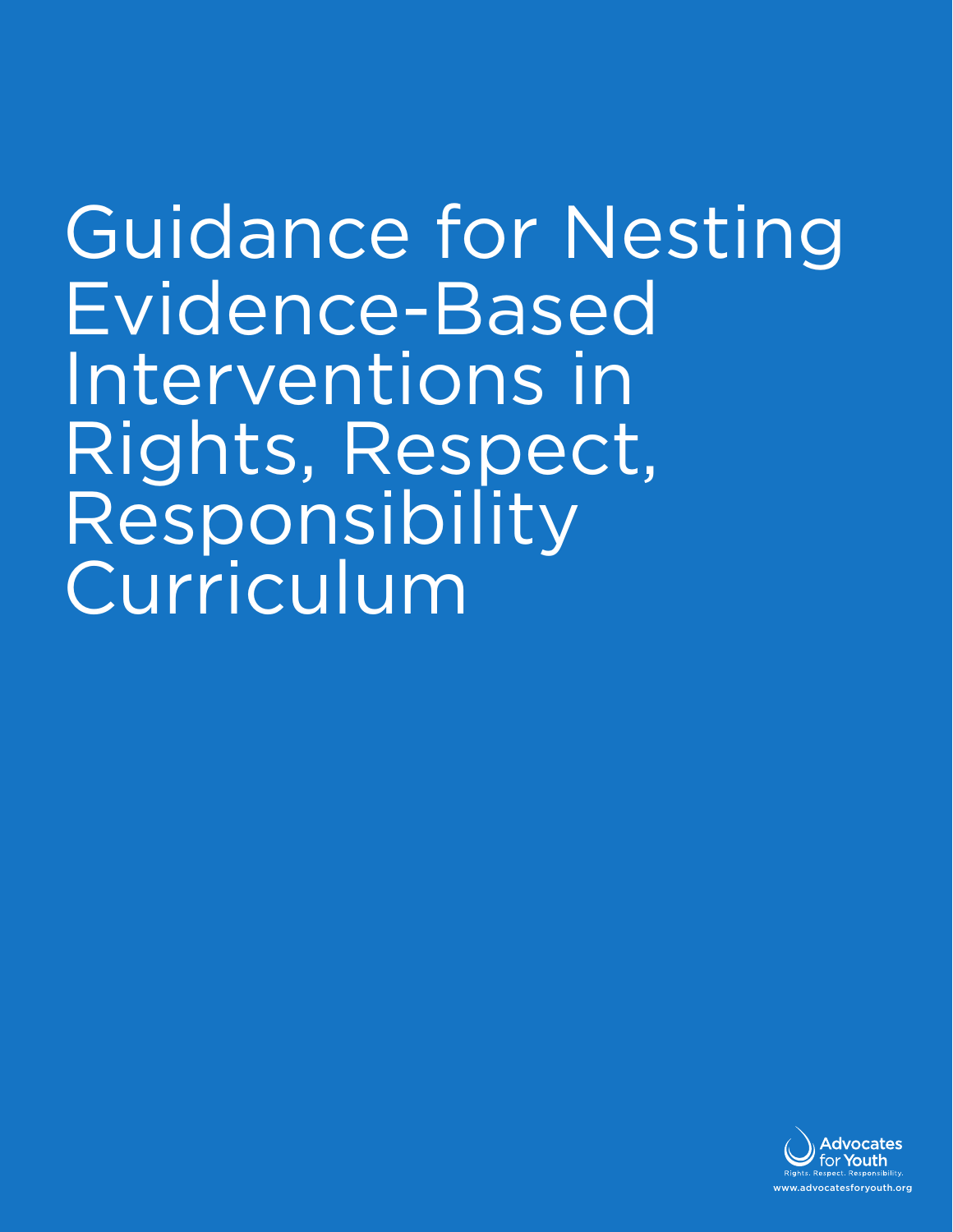Evidence-based interventions (EBIs) are targeted programs with a specific goal of preventing or reducing rates of teen pregnancy. As such they are generally limited to one or two grade levels and have an exclusive focus on the skills needed to successfully impact behavior to achieve this outcome. Some states and federal programs require the use of EBIs while others select to use them given their past success at impacting a specific behavioral outcome. There is no debate though that these specific, targeted programs aimed at changing behavior are not the same as comprehensive sexuality education, which by definition is K-12, age-appropriate, foundational, culturally relevant and fully inclusive by design. We, at Advocates for Youth, believe these two approaches can be complimentary since the core concepts about sexuality – healthy relationships, effective communication, setting and respecting others' boundaries and basic anatomy – are critical yet often not part of EBIs.

Below is guidance on how to "nest" five of the most popular EBIs within Advocates' Rights, Respect, Responsibility K-12 curriculum. By so doing, schools are able to provide students with a comprehensive sex education curriculum while also using an EBI. We are providing this guidance with the goal of helping professionals who are currently using EBIs but interested in going beyond teen pregnancy prevention. We have consulted with the developers of these programs since no research has been conducted to assess the impact of adding additional lessons before and/or after EBIs. In, order best preserve the EBIs we suggest implementing them in consecutive lessons and in the grade levels where they were originally evaluated as shown below. We believe this nesting approach will provide young people with all of the information they need and deserve about sexual health while also providing them with targeted programs that will help them to reduce or prevent teen pregnancy.

# **MIDDLE SCHOOL EBIS INCLUDED:**

Draw the Line/Respect the Line (ETR Associates) *pages 3-4* Making a Difference (ETR Associates) *pages 5-6* Making Proud Choices (ETR Associates) *pages 7-8*

### **HIGH SCHOOL EBIS INCLUDED:**

Reducing the Risk (ETR Associates) *pages 9-10* Safer Choices (ETR Associates) *pages 11-12*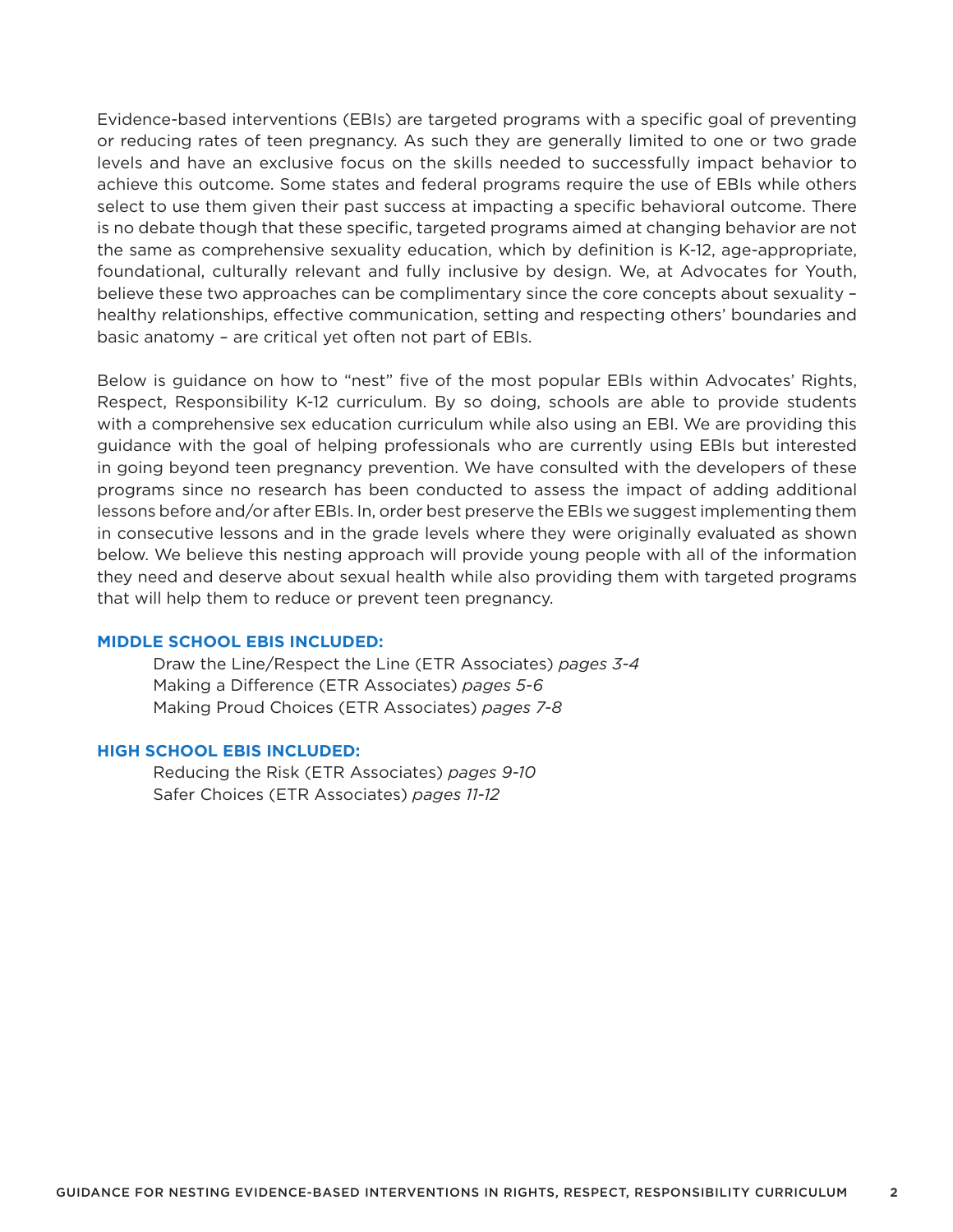## **MIDDLE SCHOOL: DRAW THE LINE/RESPECT THE LINE NESTED WITHIN RIGHTS, RESPECT, RESPONSIBILITY**

| <b>GRADE</b>             | <b>SEQUENCE</b> | <b>LESSON TITLE</b>                                     | <b>42 LESSONS</b> |
|--------------------------|-----------------|---------------------------------------------------------|-------------------|
| 6                        | 3Rs - Lesson 1  | Change is Good                                          |                   |
| 6                        | 3Rs - Lesson 2  | Gender Roles, Gender Expectations                       |                   |
| 6                        | 3Rs - Lesson 3  | <b>Understanding Boundaries</b>                         |                   |
| 6                        | DTL - Lesson 1  | Draw the Line/Respect the Line                          |                   |
| 6                        | DTL - Lesson 2  | Steps for Drawing the Line - Part 1                     |                   |
| 6                        | DTL - Lesson 3  | Steps for Drawing the Line - Part 2                     |                   |
| 6                        | DTL - Lesson 4  | The Roleplay Challenge                                  |                   |
| 6                        | DTL - Lesson 5  | Friends Respect the Line                                |                   |
| 6                        | 3Rs - Lesson 4  | Communicating about a Sensitive Topic                   |                   |
| 6                        | 3Rs - Lesson 5  | More Than Friends: Understanding Romantic Relationships |                   |
| 6                        | 3Rs - Lesson 6  | Liking and Loving: Now and When I'm Older               |                   |
| 6                        | 3Rs - Lesson 7  | Being A Sex Ed Sleuth                                   | 12 lessons        |
|                          |                 |                                                         |                   |
| $\mathbf{7}$             | 3Rs - Lesson 1  | Everyone's Got Body Parts - Part One                    |                   |
| $\overline{ }$           | 3Rs - Lesson 2  | Everyone's Got Body Parts - Part Two                    |                   |
| 7                        | 3Rs - Lesson 3  | <b>Reproduction Basics</b>                              |                   |
| 7                        | 3Rs - Lesson 4  | Great Expectations: Signs and Symptoms of Pregnancy     |                   |
| $\overline{ }$           | DTL - Lesson 1  | Welcome                                                 |                   |
| 7                        | DTL - Lesson 2  | Reasons for Not Having Sex                              |                   |
| $\overline{7}$           | DTL - Lesson 3  | <b>Handling Risky Situations</b>                        |                   |
| $\overline{7}$           | DTL - Lesson 4  | Drawing the Line in Situations That Could Lead to Sex   |                   |
| $\overline{7}$           | DTL - Lesson 5  | <b>STD Facts</b>                                        |                   |
| $\overline{7}$           | DTL - Lesson 6  | STDs and Realtionships                                  |                   |
| $\overline{ }$           | DTL - Lesson 7  | Making a Commitment                                     |                   |
| $\overline{7}$           | 3Rs - Lesson 6  | I Am Who I Am                                           |                   |
| $\overline{\mathbf{z}}$  | 3Rs - Lesson 7  | Blue is for Boys, Pink is for Girls Or Are They?        |                   |
| $\overline{\phantom{a}}$ | 3Rs - Lesson 10 | Being the Change You Want to See in the World           |                   |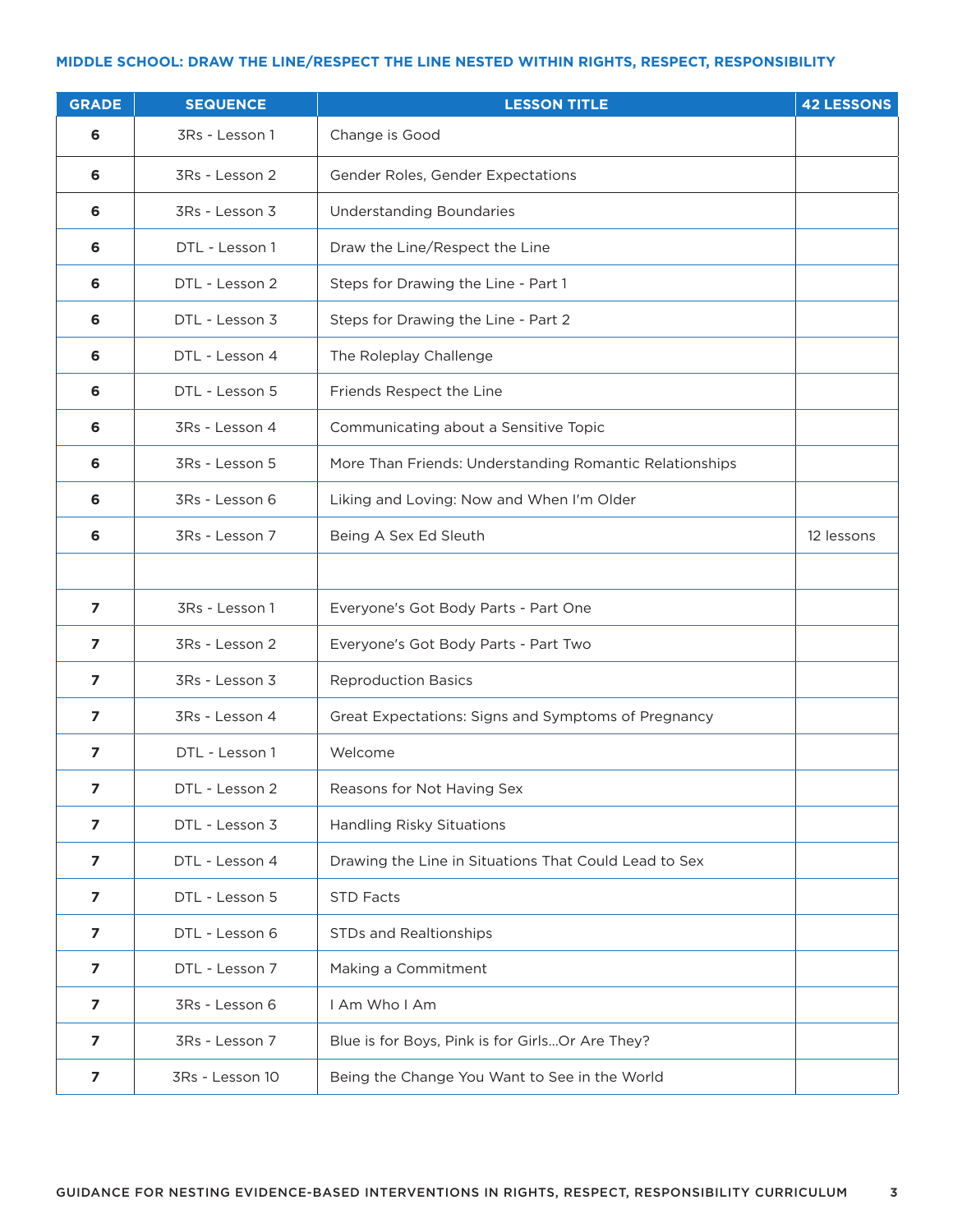| $\overline{z}$ | 3Rs - Lesson 11 | Being Smart, Staying Safe Online                               | 15 lessons |
|----------------|-----------------|----------------------------------------------------------------|------------|
|                |                 |                                                                |            |
| 8              | 3Rs - Lesson 1  | Creating a Safe School: Celebrating All                        |            |
| 8              | 3Rs - Lesson 2  | The World Around Me                                            |            |
| 8              | 3Rs - Lesson 3  | Healthy or Unhealthy Relationships?                            |            |
| 8              | 3Rs - Lesson 4  | Choose Your Words Carefully                                    |            |
| 8              | 3Rs - Lesson 5  | We Need to Talk                                                |            |
| 8              | 3Rs - Lesson 6  | Talking without Speaking: The Role of Texting In Relationships |            |
| 8              | 3Rs - Lesson 7  | Warning Signs: Understanding Sexual Abuse and Assault          |            |
| 8              | 3Rs - Lesson 8  | <b>Birth Control Basics</b>                                    |            |
| 8              | DTL - Lesson 1  | HIV and Teens                                                  |            |
| 8              | DTL - Lesson 2  | Draw the Line Challenge                                        |            |
| 8              | DTL - Lesson 3  | <b>Difficult Moments</b>                                       |            |
| 8              | DTL - Lesson 4  | Sticking to Your Limits                                        |            |
| 8              | DTL - Lesson 5  | Talking with a Person Who Has HIV                              |            |
| 8              | DTL - Lesson 6  | Reduce Your Risk                                               |            |
| 8              | DTL - Lesson 7  | Staying Safe                                                   | 15 lessons |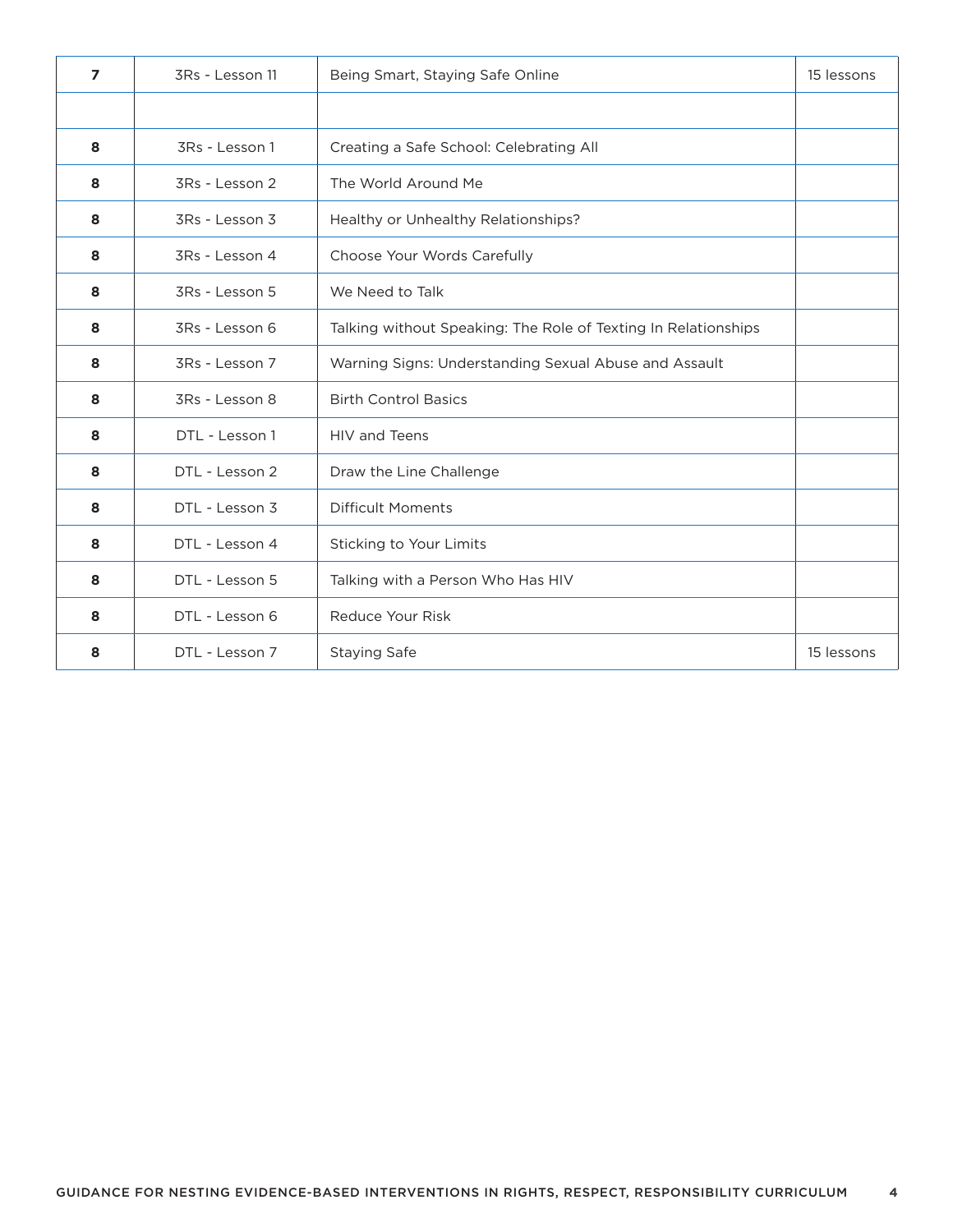## **MIDDLE SCHOOL: MAKING A DIFFERENCE NESTED WITHIN RIGHTS, RESPECT, RESPONSIBILITY**

| <b>GRADE</b>   | <b>SEQUENCE</b> | <b>LESSON TITLE</b>                                                       | <b>37 LESSONS</b> |
|----------------|-----------------|---------------------------------------------------------------------------|-------------------|
| 6              | 3Rs - Lesson 1  | Change is Good                                                            |                   |
| 6              | 3Rs - Lesson 2  | Gender Roles, Gender Expectations                                         |                   |
| 6              | 3Rs - Lesson 3  | <b>Understanding Boundaries</b>                                           |                   |
| 6              | 3Rs - Lesson 4  | Communicating about a Sensitive Topic                                     |                   |
| 6              | 3Rs - Lesson 5  | More Than Friends: Understanding Romantic Relationships                   |                   |
| 6              | 3Rs - Lesson 6  | Liking and Loving: Now and When I'm Older                                 |                   |
| 6              | 3Rs - Lesson 7  | Being A Sex Ed Sleuth                                                     | 7 lessons         |
|                |                 |                                                                           |                   |
| $\overline{ }$ | 3Rs - Lesson 1  | Everyone's Got Body Parts - Part One                                      |                   |
| $\overline{ }$ | 3Rs - Lesson 2  | Everyone's Got Body Parts - Part Two                                      |                   |
| 7              | 3Rs - Lesson 3  | <b>Reproduction Basics</b>                                                |                   |
| 7              | MAD - Lesson 1  | Getting to Know You and Steps to Making Your Dreams Come<br><b>True</b>   |                   |
| $\overline{ }$ | MAD - Lesson 2  | Understanding Adolescent Sexuality                                        |                   |
| 7              | MAD - Lesson 3  | <b>Understanding Abstinence</b>                                           |                   |
| $\overline{ }$ | MAD - Lesson 4  | The Consequences of Sex: HIV Infection                                    |                   |
| 7              | MAD - Lesson 5  | Giving Advice about Abstinence                                            |                   |
| $\overline{ }$ | MAD - Lesson 6  | Attitudes about Abstinence and Using Problem Solving to Stay<br>Abstinent |                   |
| 7              | MAD - Lesson 7  | The Consequences of Sex: STDs                                             |                   |
| 7              | MAD - Lesson 8  | The Consequences of Sex: Pregnancy Part 1                                 |                   |
| 7              | MAD - Lesson 9  | The Consequences of Sex: Pregnancy Part 2                                 |                   |
| 7              | MAD - Lesson 10 | Responding to Peer Pressure and Partner Pressure: Part 1                  |                   |
| 7              | MAD - Lesson 11 | Responding to Peer Pressure and Partner Pressure: Part 2                  |                   |
| 7              | MAD - Lesson 12 | Roleplays: Refusal and Negotiation Skills: Part 1                         |                   |
| 7              | MAD - Lesson 13 | Roleplays: Refusal and Negotiation Skills: Part 2                         |                   |
| 7              | 3Rs - Lesson 6  | I Am Who I Am                                                             |                   |
| $\overline{ }$ | 3Rs - Lesson 7  | Blue is for Boys, Pink is for Girls Or Are They?                          |                   |
| 7              | 3Rs - Lesson 10 | Being the Change You Want to See in the World                             |                   |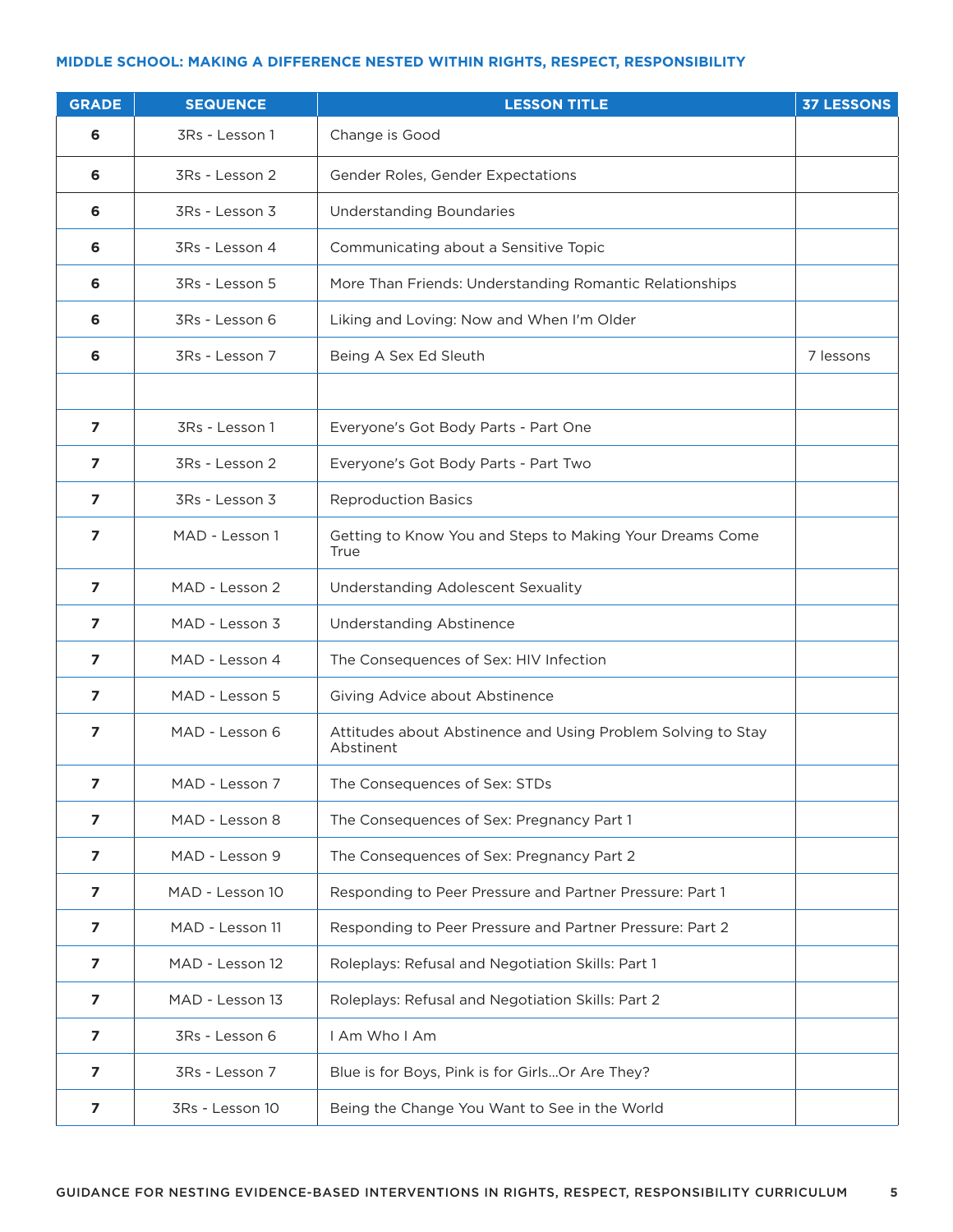| 7 | 3Rs - Lesson 11 | Being Smart, Staying Safe Online                               | 20 lessons |
|---|-----------------|----------------------------------------------------------------|------------|
|   |                 |                                                                |            |
| 8 | 3Rs - Lesson 1  | Creating a Safe School: Celebrating All                        |            |
| 8 | 3Rs - Lesson 2  | The World Around Me                                            |            |
| 8 | 3Rs - Lesson 3  | Healthy or Unhealthy Relationships?                            |            |
| 8 | 3Rs - Lesson 4  | Choose Your Words Carefully                                    |            |
| 8 | 3Rs - Lesson 5  | We Need to Talk                                                |            |
| 8 | 3Rs - Lesson 6  | Talking without Speaking: The Role of Texting In Relationships |            |
| 8 | 3Rs - Lesson 7  | Warning Signs: Understanding Sexual Abuse and Assault          |            |
| 8 | 3Rs - Lesson 8  | <b>Birth Control Basics</b>                                    |            |
| 8 | 3Rs - Lesson 9  | Using Condoms Effectively                                      |            |
| 8 | 3Rs - Lesson 10 | STD Basics: Reducing Your Risks                                | 10 lessons |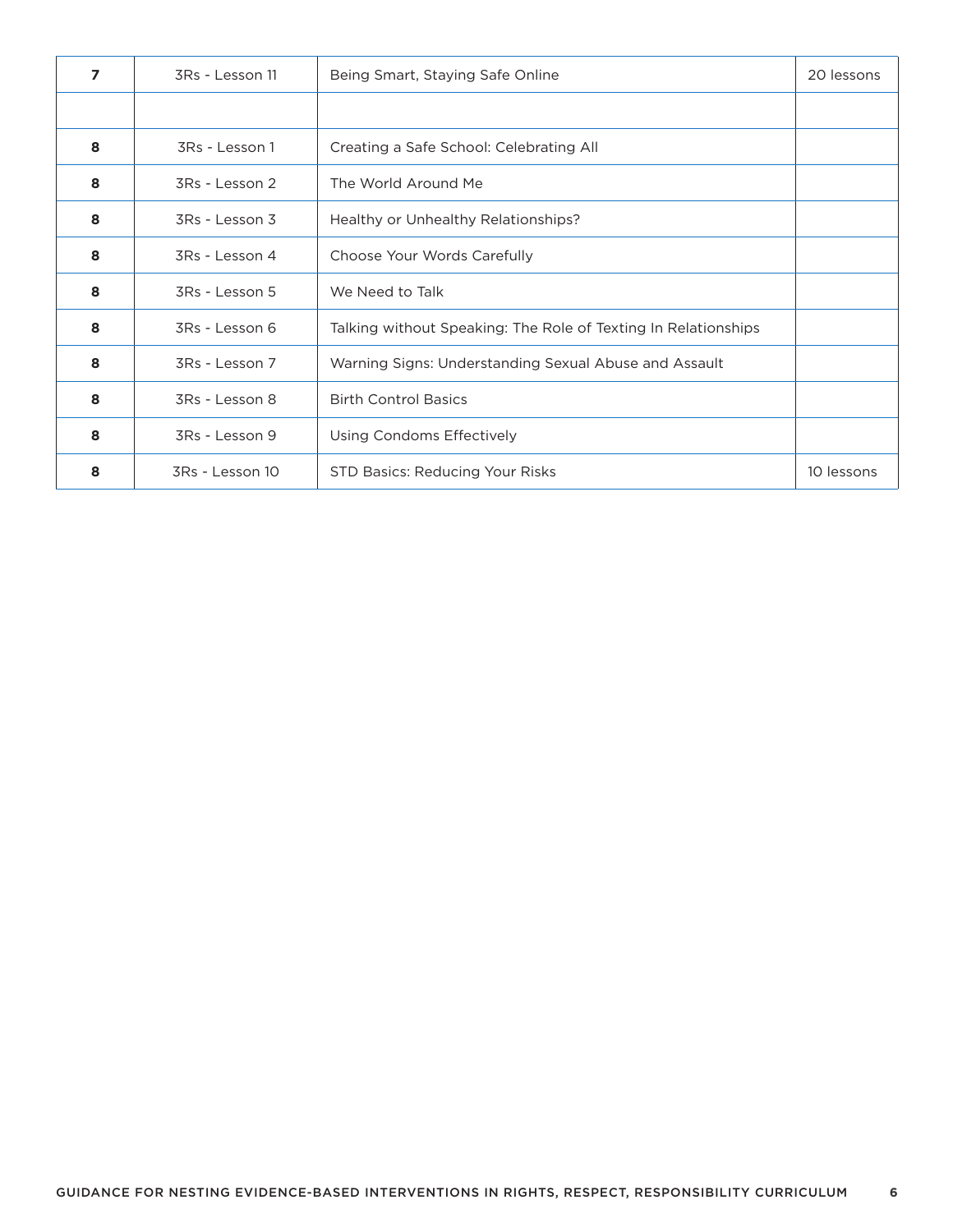## **MIDDLE SCHOOL: MAKING PROUD CHOICES NESTED WITHIN RIGHTS, RESPECT, RESPONSIBILITY**

| <b>GRADE</b>   | <b>SEQUENCE</b> | <b>LESSON TITLE</b>                                              | <b>38 LESSONS</b> |
|----------------|-----------------|------------------------------------------------------------------|-------------------|
| 6              | 3Rs - Lesson 1  | Change is Good                                                   |                   |
| 6              | 3Rs - Lesson 2  | Gender Roles, Gender Expectations                                |                   |
| 6              | 3Rs - Lesson 3  | <b>Understanding Boundaries</b>                                  |                   |
| 6              | 3Rs - Lesson 4  | Communicating about a Sensitive Topic                            |                   |
| 6              | 3Rs - Lesson 5  | More Than Friends: Understanding Romantic Relationships          |                   |
| 6              | 3Rs - Lesson 6  | Liking and Loving: Now and When I'm Older                        |                   |
| 6              | 3Rs - Lesson 7  | Being A Sex Ed Sleuth                                            | 7 lessons         |
|                |                 |                                                                  |                   |
| $\overline{ }$ | 3Rs - Lesson 1  | Everyone's Got Body Parts - Part One                             |                   |
| 7              | 3Rs - Lesson 2  | Everyone's Got Body Parts - Part Two                             |                   |
| 7              | 3Rs - Lesson 3  | <b>Reproduction Basics</b>                                       |                   |
| 7              | MPC - Lesson 1  | Getting to Know You and Steps to Making Your Dreams Come<br>True |                   |
| $\overline{ }$ | MPC - Lesson 2  | The Consequences of Sex: HIV Infection: Part 1                   |                   |
| $\overline{ }$ | MPC - Lesson 3  | The Consequences of Sex: HIV Infection: Part 2                   |                   |
| 7              | MPC - Lesson 4  | Attitudes about Sex, HIV and Condom Use                          |                   |
| 7              | MPC - Lesson 5  | Strategies to Prevent HIV Infection: Stop, Think and Act: Part 1 |                   |
| 7              | MPC - Lesson 6  | Strategies to Prevent HIV Infection: Stop, Think and Act: Part 2 |                   |
| 7              | MPC - Lesson 7  | The Consequences of Sex: STDs Part 1                             |                   |
| 7              | MPC - Lesson 8  | The Consequences of Sex: STDs Part 2                             |                   |
| 7              | MPC - Lesson 9  | The Consequences of Sex: Pregnancy Part 1                        |                   |
| 7              | MPC - Lesson 10 | The Consequences of Sex: Pregnancy Part 2                        |                   |
| $\overline{ }$ | MPC - Lesson 11 | Developing Condom Use and Negotiation Skills: Part 1             |                   |
| 7              | MPC - Lesson 12 | Developing Condom Use and Negotiation Skills: Part 2             |                   |
| $\overline{ }$ | MPC - Lesson 13 | Enhancing Refusal and Negotiation Skills: Part 1                 |                   |
| $\overline{ }$ | MPC - Lesson 14 | Enhancing Refusal and Negotiation Skills: Part 1                 |                   |
| 7              | 3Rs - Lesson 6  | I Am Who I Am                                                    |                   |
| 7              | 3Rs - Lesson 7  | Blue is for Boys, Pink is for Girls Or Are They?                 |                   |
| 7              | 3Rs - Lesson 10 | Being the Change You Want to See in the World                    |                   |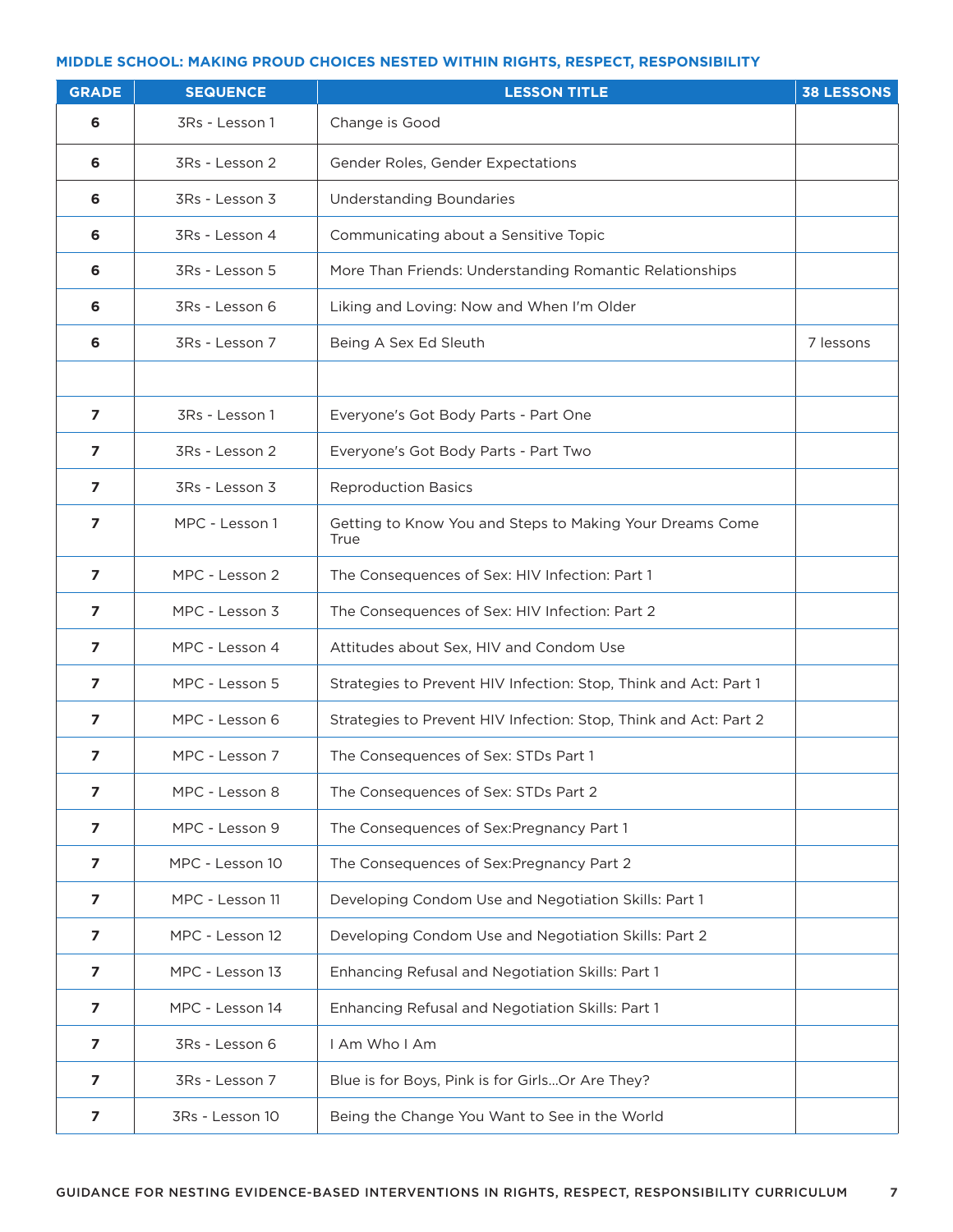| 7 | 3Rs - Lesson 11 | Being Smart, Staying Safe Online                               | 21 lessons |
|---|-----------------|----------------------------------------------------------------|------------|
|   |                 |                                                                |            |
| 8 | 3Rs - Lesson 1  | Creating a Safe School: Celebrating All                        |            |
| 8 | 3Rs - Lesson 2  | The World Around Me                                            |            |
| 8 | 3Rs - Lesson 3  | Healthy or Unhealthy Relationships?                            |            |
| 8 | 3Rs - Lesson 4  | Choose Your Words Carefully                                    |            |
| 8 | 3Rs - Lesson 5  | We Need to Talk                                                |            |
| 8 | 3Rs - Lesson 6  | Talking without Speaking: The Role of Texting In Relationships |            |
| 8 | 3Rs - Lesson 7  | Warning Signs: Understanding Sexual Abuse and Assault          |            |
| 8 | 3Rs - Lesson 8  | <b>Birth Control Basics</b>                                    |            |
| 8 | 3Rs - Lesson 9  | Using Condoms Effectively                                      |            |
| 8 | 3Rs - Lesson 10 | STD Basics: Reducing Your Risks                                | 10 lessons |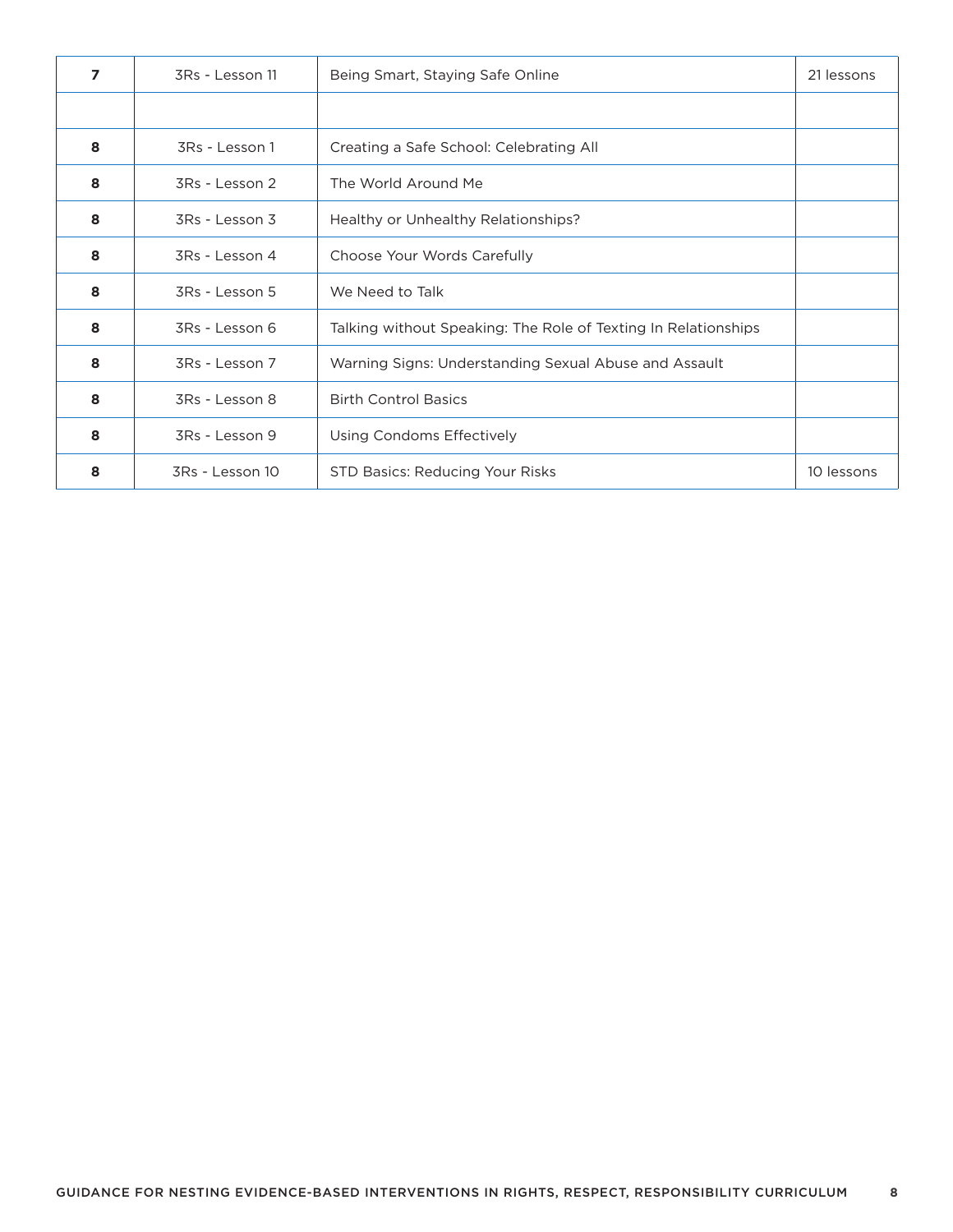## **HIGH SCHOOL: REDUCING THE RISK NESTED WITHIN RIGHTS, RESPECT, RESPONSIBILITY**

| <b>GRADE</b> | <b>SEQUENCE</b> | <b>LESSON TITLE</b>                                                            | <b>39 LESSONS</b> |
|--------------|-----------------|--------------------------------------------------------------------------------|-------------------|
| 9            | $RTR - 1$       | Abstinence, Sex and Protection: Pregnancy Prevention Emphasis                  |                   |
| 9            | $RTR - 1A$      | Abstinence, Sex and Protection: HIV Prevention Emphasis                        |                   |
| 9            | $RTR - 2$       | Abstinence: Not Having Sex                                                     |                   |
| 9            | $RTR - 3$       | Refusals                                                                       |                   |
| 9            | $RTR - 4$       | <b>Using Refusal Skills</b>                                                    |                   |
| 9            | $RTR - 5$       | <b>Delay Tactics</b>                                                           |                   |
| 9            | $RTR - 6$       | Avoiding High-Risk Situations                                                  |                   |
| 9            | $RTR - 7$       | <b>Getting and Using Protection-I</b>                                          |                   |
| 9            | $RTR - 8$       | Getting and Using Protection-II                                                |                   |
| 9            | $RTR - 9$       | Knowing and Talking About Protection: Skills Integration-I                     |                   |
| 9            | <b>RTR - 10</b> | Skills Integration-II                                                          |                   |
| 9            | <b>RTR-11</b>   | Skills Integration-III                                                         |                   |
| 9            | <b>RTR - 12</b> | Preventing HIV and Other STDs                                                  |                   |
| 9            | <b>RTR - 13</b> | <b>HIV Risk Behaviors</b>                                                      |                   |
| 9            | <b>RTR - 14</b> | Implementing Protection from STDs and Pregnancy                                |                   |
| 9            | <b>RTR - 15</b> | Sticking with Abstinence and Protection                                        |                   |
| 9            | <b>RTR - 16</b> | Skills Integration-IV                                                          |                   |
| 9            | 3Rs - Lesson 1  | They Love Me They Love Me Not                                                  |                   |
| 9            | 3Rs - Lesson 3  | It Wasn't My Fault                                                             |                   |
| 9            | 3Rs - Lesson 4  | Sexual Orientation, Behavior & Identity: How I Feel, What I Do<br>and Who I Am |                   |
| 9            | 3Rs - Lesson 5  | <b>Understanding Gender</b>                                                    |                   |
| 9            | 3Rs - Lesson 9  | What If?                                                                       | 21 lessons        |
|              |                 |                                                                                |                   |
| 10           | 3Rs - Lesson 1  | Rights Respect Responsibility                                                  |                   |
| 10           | 3Rs - Lesson 2  | Know Your Options                                                              |                   |
| 10           | 3Rs - Lesson 3  | We All Have Rights                                                             |                   |
| 10           | 3Rs - Lesson 4  | Let Me Tell You                                                                |                   |
| 10           | 3Rs - Lesson 5  | Using Technology Respectfully and Responsibly                                  |                   |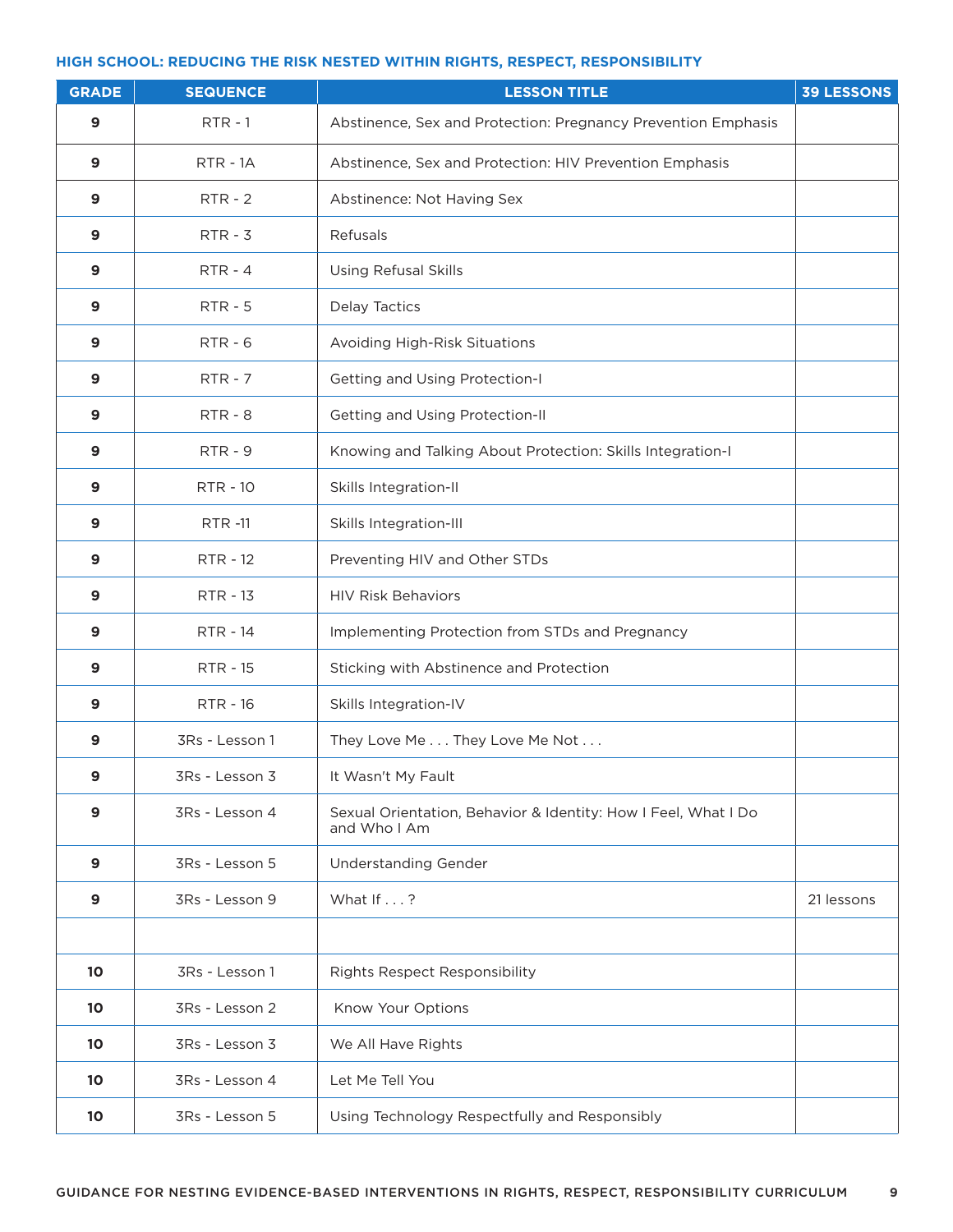| 10      | 3Rs - Lesson 6 | Our Space, Safe Space                                                                   |           |
|---------|----------------|-----------------------------------------------------------------------------------------|-----------|
| 10      | 3Rs - Lesson 7 | Trust It or Trash It? Finding Accurate Sex Ed Info                                      | 7 lessons |
|         |                |                                                                                         |           |
| 11      | 3Rs - Lesson 1 | How Do You See Me?                                                                      |           |
| 11      | 3Rs - Lesson 2 | My Boundaries                                                                           |           |
| 11      | 3Rs - Lesson 3 | Is It Abuse If?                                                                         |           |
| 11      | 3Rs - Lesson 4 | <b>Wanted Qualified Parent</b>                                                          |           |
| 11      | 3Rs - Lesson 5 | Gender and Sexual Orientation: Understanding the Difference                             | 5 lessons |
|         |                |                                                                                         |           |
| 12      | 3Rs - Lesson 1 | What are My Reproductive Rights?                                                        |           |
| 12      | 3Rs - Lesson 2 | My Life, My Decisions                                                                   |           |
| 12      | 3Rs - Lesson 3 | Sexual Rights: Who Decides?                                                             |           |
| 12      | 3Rs - Lesson 4 | Getting Savvy about STD Testing                                                         |           |
| $12 \,$ | 3Rs - Lesson 5 | Fantasy or Reality: How Sexually Explicit Media Affects How We<br>See Relationships IRL |           |
| 12      | 3Rs - Lesson 6 | The Pleasure Principle                                                                  | 6 lessons |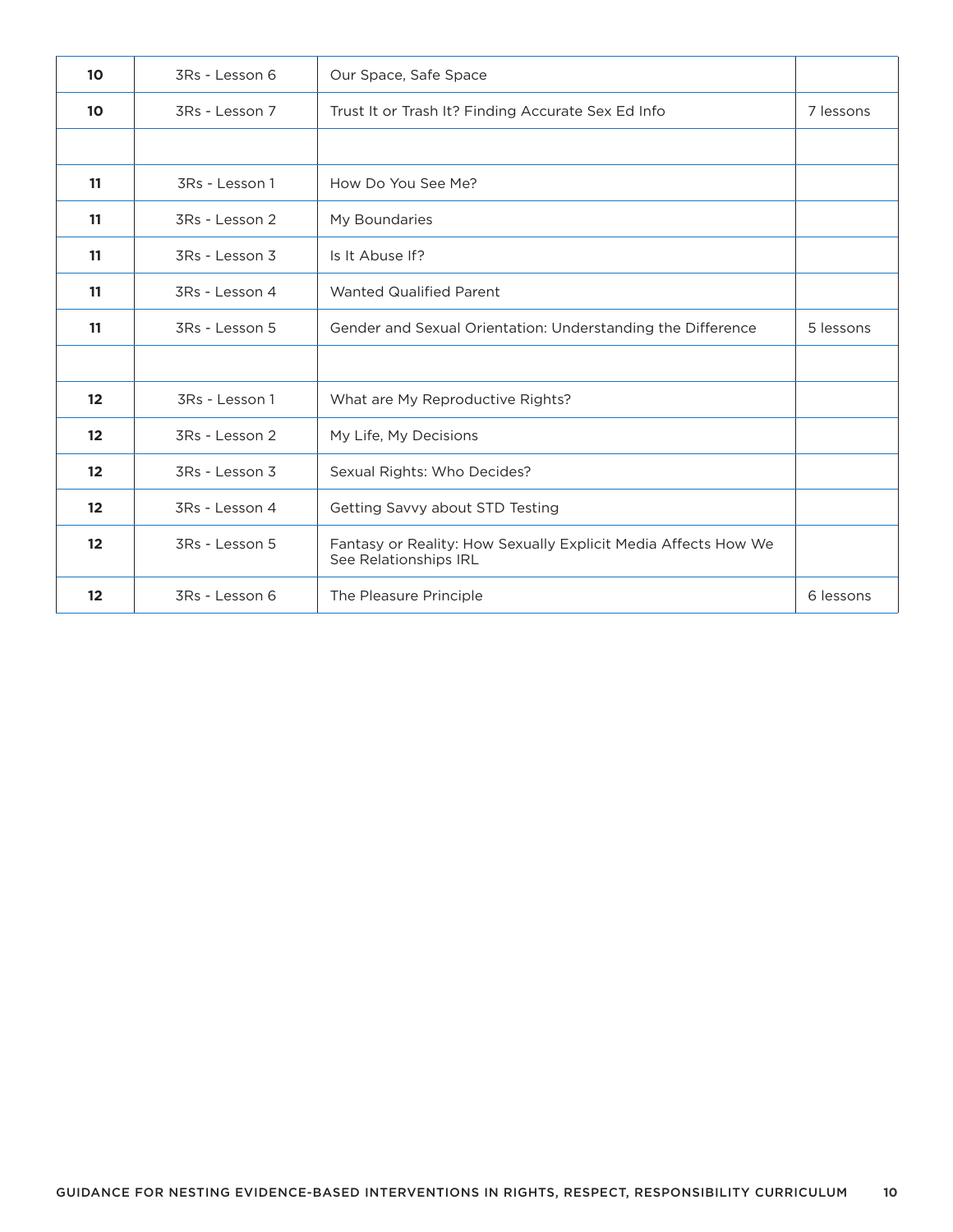## **HIGH SCHOOL: SAFER CHOICES NESTED WITHIN RIGHTS, RESPECT, RESPONSIBILITY**

| <b>GRADE</b> | <b>SEQUENCE</b>     | <b>LESSON TITLE</b>                                                            | <b>50 LESSONS</b> |
|--------------|---------------------|--------------------------------------------------------------------------------|-------------------|
| 9            | 3Rs - Lesson 1      | They Love Me They Love Me Not                                                  |                   |
| 9            | 3Rs - Lesson 2      | How Well Do I Communicate with Others?                                         |                   |
| 9            | 3Rs - Lesson 3      | It Wasn't My Fault                                                             |                   |
| 9            | 3Rs - Lesson 4      | Sexual Orientation, Behavior & Identity: How I Feel, What I Do<br>and Who I Am |                   |
| 9            | 3Rs - Lesson 5      | <b>Understanding Gender</b>                                                    |                   |
| 9            | 3Rs - Lesson 6      | Decisions, Decisions                                                           |                   |
| 9            | 3Rs - Lesson 7      | <b>Sexual Decision Making</b>                                                  |                   |
| 9            | 3Rs - Lesson 8      | Planning and Protection: Avoiding or Managing STDs                             |                   |
| 9            | 3Rs - Lesson 9      | What If?                                                                       |                   |
| 9            | 3Rs - Lesson 10     | <b>STD Smarts</b>                                                              |                   |
| 9            | 3Rs - Lesson 11     | Creating Condom Confidence                                                     | 11 lessons        |
|              |                     |                                                                                |                   |
| 10           | 3Rs - Lesson 1      | Rights Respect Responsibility                                                  |                   |
| 10           | 3Rs - Lesson 2      | Know Your Options                                                              |                   |
| 10           | 3Rs - Lesson 3      | We All Have Rights                                                             |                   |
| 10           | 3Rs - Lesson 4      | Let Me Tell You                                                                |                   |
| 10           | 3Rs - Lesson 5      | Using Technology Respectfully and Responsibly                                  |                   |
| 10           | 3Rs - Lesson 6      | Our Space, Safe Space                                                          |                   |
| 10           | 3Rs - Lesson 7      | Trust It or Trash It? Finding Accurate Sex Ed Info                             | 7 lessons         |
|              |                     |                                                                                |                   |
| 11           | Safer Choices-Stage | Setting the Stage                                                              |                   |
| 11           | Safer Choices - 1   | Not Everybody's Having Sex                                                     |                   |
| 11           | Safer Choices - 2   | The SAFEST Choice: Deciding Not to Have Sex                                    |                   |
| 11           | Safer Choices - 3   | Saying NO to Having Sex                                                        |                   |
| 11           | Safer Choices - 4   | Understanding STD and HIV                                                      |                   |
| 11           | Safer Choices - 5A  | Examining the Risk of Unsafe Choices - Part 1                                  |                   |
| 11           | Safer Choices - 5B  | Examining the Risk of Unsafe Choices - Part 2                                  |                   |
| 11           | Safer Choices - 6   | Teens with HIV: A Reality                                                      |                   |